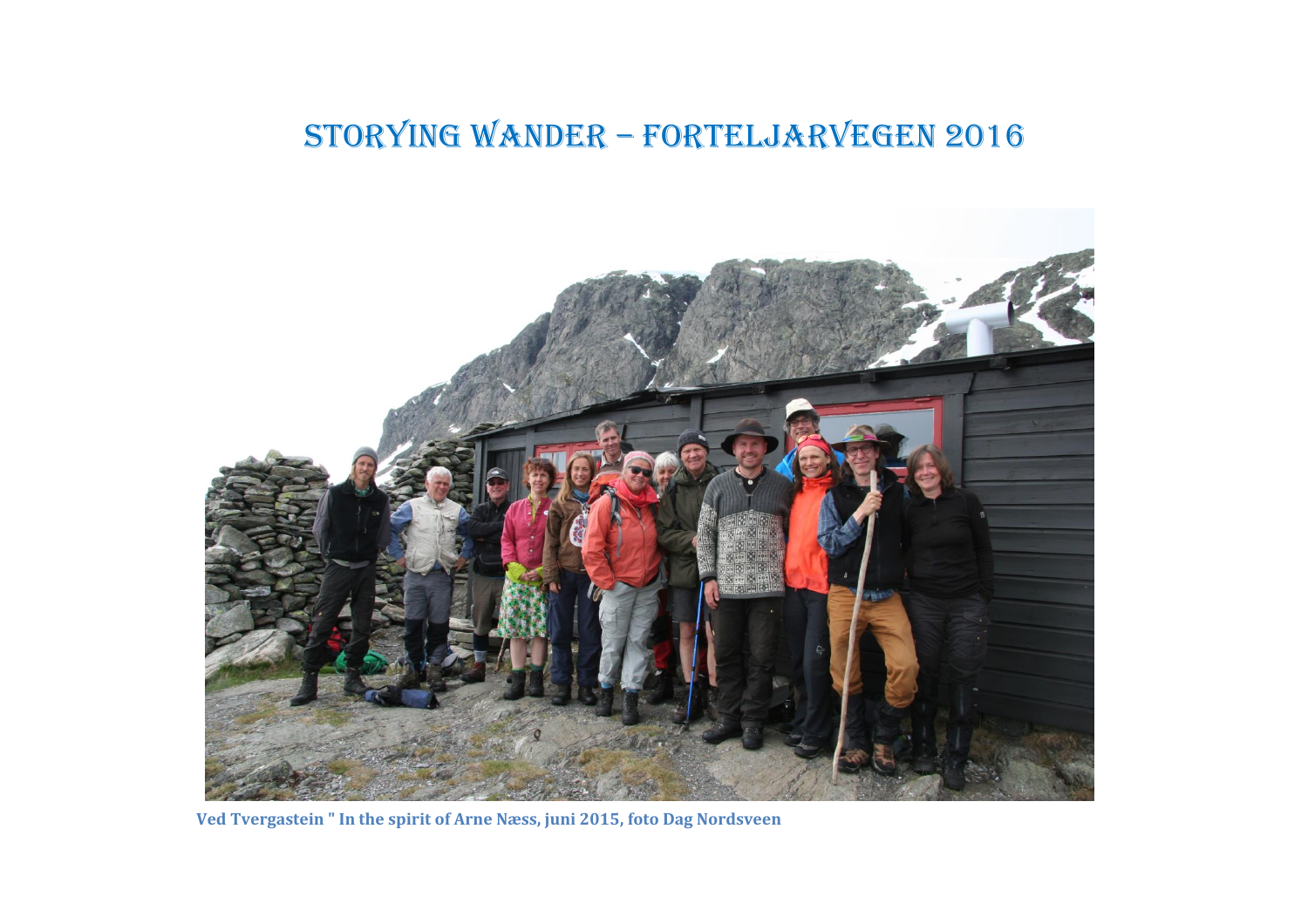## **2016 - from Sognefjorden to Hallingskarvet, 8th to 13th August**

At all times people have wandered and exchanged ideas and stories, traded goods, learned new skills and developed both culture and economy. New techniques for weaving and other types of handcraft have spread throughout regions and countries, merging with local traditions to a multitude of different styles and varieties. It is the same with music, languages and other cultural expressions. These evolutionary processes follow along smaller or larger circles, between neighbouring valleys or throughout Europe. At the same time, it also emerges as a personalized learning experience as you walk, through the possibility of being *present* in the present.

In these times, it is also important to bear in mind that hunger, wars and search for safety and shelter, in all times have forced people to migrate. Like the refugees we see today, searching for a place to settle. How is it for a human being to walk along a path of not knowing? How can we understand and share our culture, stories, and tradition, language and landscape with them? What is actually home?

This is an invitation to participate in the second story wandering, this time from Sognefjorden to Hallingskarvet. We will also this year follow the old drover's road from west to east. The wandering starts on Monday August 8th, departing from Vassbygdi with packhorses to Sinjarheim. Here we will stay for two nights, participating in practical work, stories and sharing. The task is also to create new values, and the use of such a place is connected to stories we are revealing.

Further on, the journey will take us up the valley to Østerbø Turisthytte. Next stop is Konghelleren (1600 m.asl) to Iungsdalen and Geirmunds valley, and further on to Hallingskarvet and Tvergastein. We walk the same route as last year, but the opposite way without driving cars.

"*It's a work of rejuvenating oral culture – the culture of face-to-face and face-to-place storytelling. We excavate stories that live in the land, stories rooted in particular places, stories that not only contain human characters but in which other animals figure as protagonists, tricksters or mentors, or wherein local herbs dynamically deploy their powers, wherein river-bends and boulder-strewn mountainsides enact their own active part in the tales. By rejuvenating oral culture we resuscitate and preserve the traditional ecological knowledge and place-based practices carried and handed down in the stories. In each case, ultimately, we bring diverse residents of the watershed together, out on the land, to participate in fresh telling's of those local stories, weaving the tales – and the songs and even the dances that sometimes accompany those tales – into seasonal rituals that can slowly, year after year, bind the community more deeply into the more-than-human dynamics of the local terrain. Our simple conviction is that we cannot restore the land without restorying the land"* (David Abram, Wandering Festival, 2015)